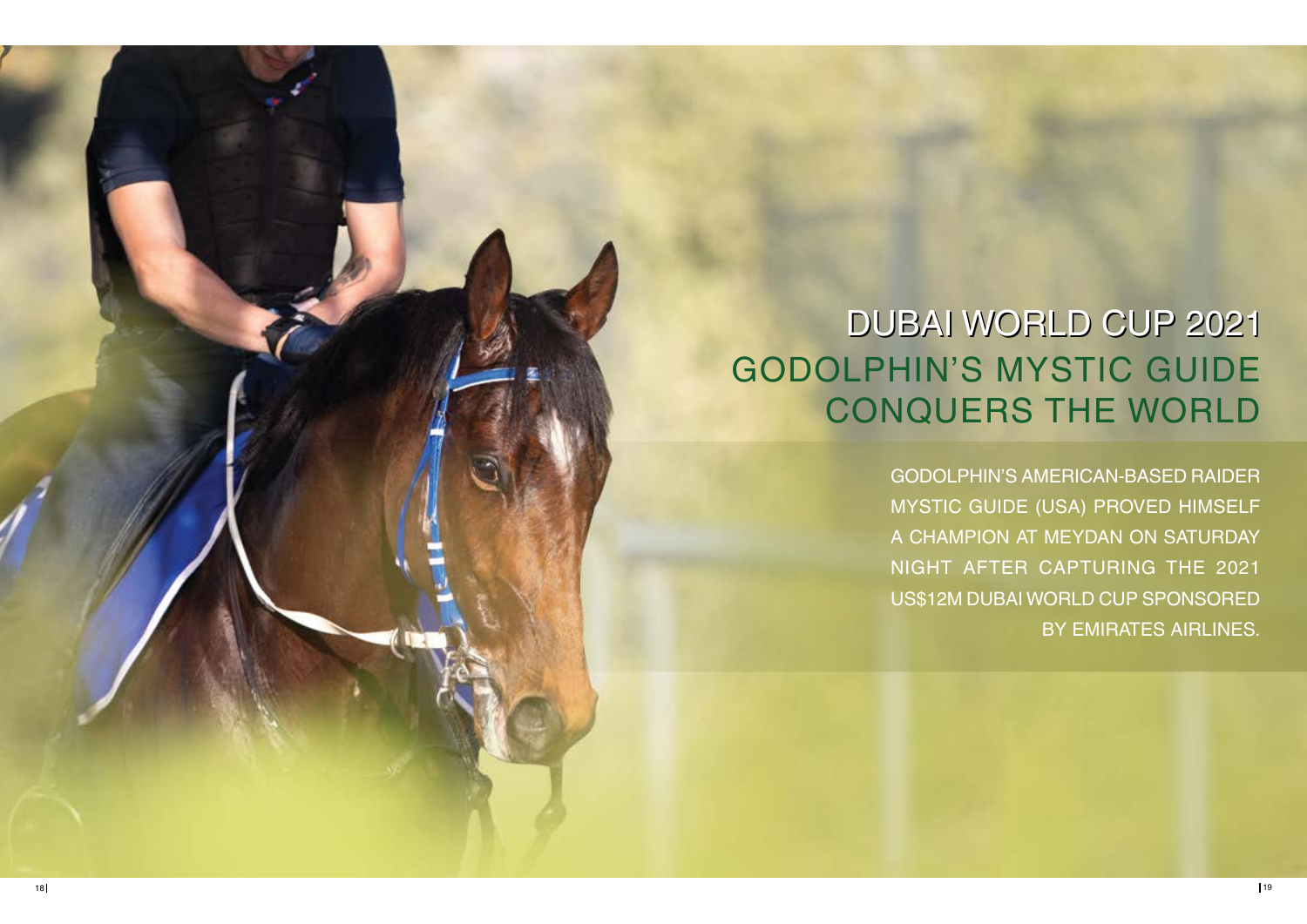

The 4-year-old had risen through the ranks across the Secret Ambition was one of only three course and Atlantic and was veteran trainer Mike Stidham's first ever overseas runner when lining up in the 2000m showpiece.

Jockey Luis Saez tracked front runner Hypothetical before taking the lead 400m from home and forging clear aboard Mystic Guide, a Godolphin homebred son of Ghostzapper who had arrived on the back of an impressive warm-up win in the Grade 3 Razorback at Oaklawn Park.

Saez said: "*Today he proved he is a champion and I know he is going to get better and better. What a nice horse, he has all the ability. It's an honor for me. This was my dream as a little kid and I can't believe I'm here now. It's a dream come true''*.

#### **DERYAN LANDS KAHAYLA CLASSIC FOR FRANCE**

French-trained Deryan (FR) broke the track record when he lifted the US\$750,000 Dubai Kahayla Classic Sponsored by Mubadala, the opener on Dubai World Cup night at Meydan, in 2 minutes 11.87 seconds.

Ridden by former French champion jockey Ioritz Mendizabal, the 6-year-old had secured a perfect position on the rail, just off the pace, and easily picked up the leader AF Alwajel 200m from the winning post to win by three-quarters of a length from the Ernst Oerteltrained AF Alwajel.

## **SEEMAR'S AMBITION IS TOO GOOD IN GODOLPHIN MILE**

Secret Ambition (GB) hardly saw another rival when availing of a perfect front-running ride from Tadhg O'Shea in the Group 2 \$750,000 Godolphin Mile Sponsored by Mohammed Bin Rashid Al Maktoum City - District One.

distance winners in this 15-runner renewal of the Godolphin Mile and it was another course and distance winner in Golden Goal who finished second, while Avant Garde was back in third.

#### **SUBJECTIVIST TAKES GOLD FOR JOHNSTON**

Last year's Group 1 Prix Royal-Oak winner Subjectivist (GB) ended a 22-year hiatus on Dubai World Cup night for Britain's winning-most trainer of all time, Mark Johnston, with a brilliant victory in the US\$750,000 Dubai Gold Cup Sponsored by Al Tayer Motors. Johnston's longstanding stable jockey Joe Fanning tracked the early leader For The Top before hitting the front around 1200m from home and powering clear to a five-and three-quarter lengths success from German-trained runner Walderbe. Away He Goes was

a head further back in third. The winning time was 3:17:77.

"We've had Carnival winners but this is the first success on World Cup night for 22 years," said Johnston, whose last success was Fruits of Love in the 1999 Dubai Sheema Classic''.

### **EXTRAVAGANT WINS AL QUOZ FOR US CHALLENGER**

The Brendan Walsh-trained Extravagant Kid (USA) became the first American-trained winner of the US \$1m Al Quoz Sprint Sponsored by Azizi Developments when he burst through the ranks to beat the Godolphin when he took the son of Kiss The Kid towards the stands' side from where he launched his attack to take the lead in the final 50m.



*"What an unbelievable race," said his owner David A Ross. "His trainer Brendan Walsh had a good feeling about him; he came into the race well, Brendan had him prepped well. He really liked the venue here and we thought we would take advantage as an 8-year-old, what about that?"*





Rebel's Romance (IRE) realised the promise that his connections hoped he would when the son of Dubawi